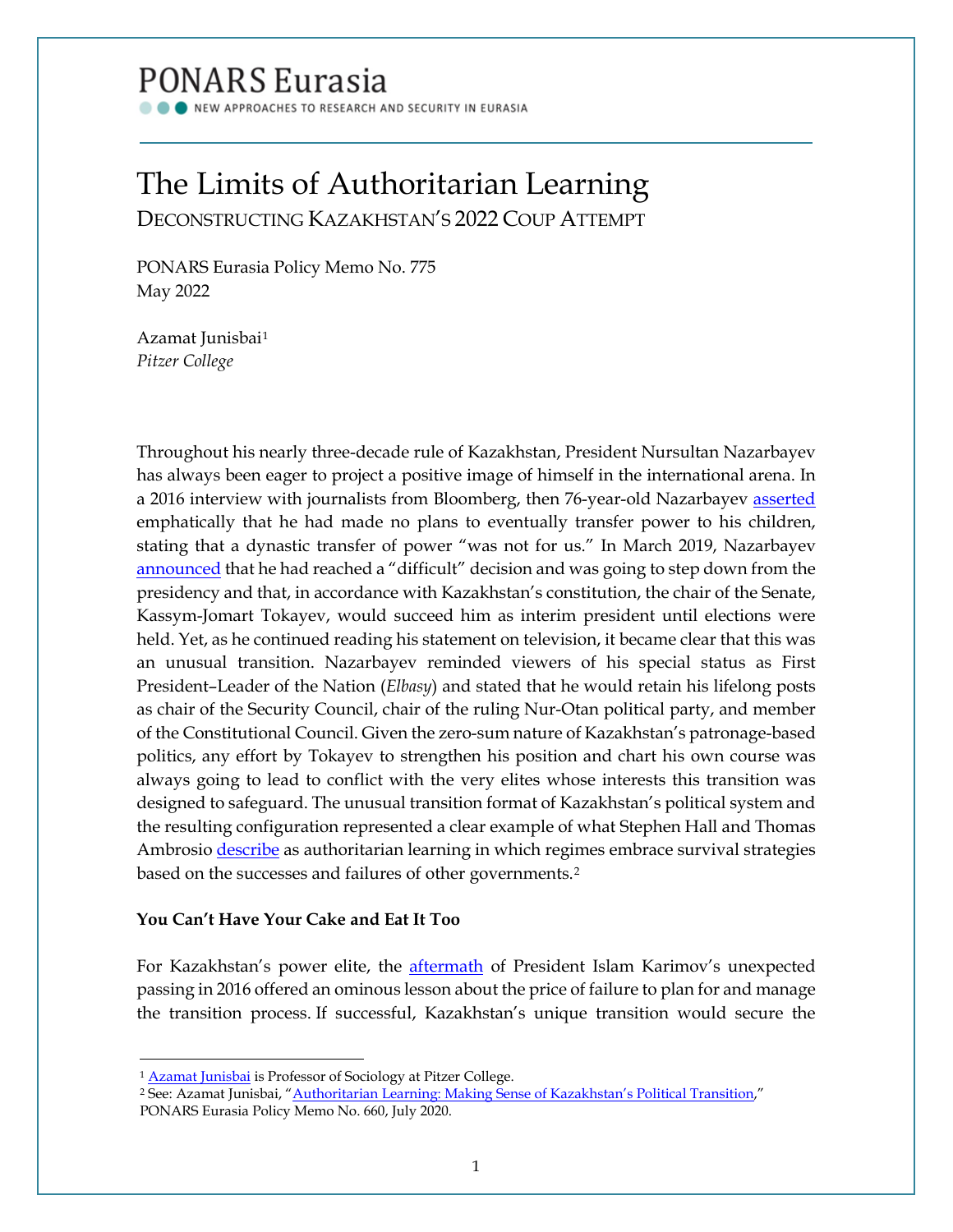future of those who acquired great wealth and power during Nazarbayev's long rule, including his family members, while avoiding the appearance of dynastic power transfer a la Azerbaijan. It was an audacious attempt to reconcile the irreconcilable, "to have one's cake and eat it too."

To this end, Tokayev's power was severely curtailed, with Nazarbayev effectively retaining control over the entire security apparatus and remaining intimately involved in matters of state. The official results of the early presidential election held on June 9, 2019, offered no surprises. Tokayev received 71 percent of all votes cast amidst a reported voter turnout of 78 percent. As has been the case with every election in Kazakhstan's post-Soviet history, the election fell short of international standards. The OSCE final [report](https://www.osce.org/odihr/elections/kazakhstan/434459) published in October 2019 described the election as having been tarnished by violations of fundamental freedoms and pressure on critical voices prior to the election day and ballotbox stuffing, disregard of counting procedures, and detentions of peaceful protesters on election day.

By all indications, Nazarbayev was also loath to allow his successor to build his own team using the powers of appointment available to him as president. This was most vividly illustrated by a decree signed by Tokayev on October 9, 2019, which [curtailed](https://eurasianet.org/who-really-is-kazakhstans-leader-of-the-nation) his own authority and effectively granted Nazarbayev veto power over key appointments made by himself. That Tokayev's authority was limited was hardly a secret for anyone who cared to look. The insulting handle "*furniture*" became part of common parlance when describing the extent of Tokayev's power despite his post as Kazakhstan's second president. Yet, there were several indications that he was not content with this truncated role. On March 16, 2020, Tokayev declared a state of emergency in response to the COVID-19 pandemic and announced that he signed a decree allowing his government to act more effectively and to "strengthen the power vertical." The state of emergency, originally declared for 30 days, was extended on April 10 and finally lifted on May 11, 2020. During this time, on May 2, the new president issued a decree dismissing *Elbasy's* daughter, Dariga Nazarbayeva, from her position as Speaker of the Senate. No official explanation for her dismissal was offered, nor was a new posting for her announced. On May 16 and June 10, 2020, Tokayev signed constitutional amendments expanding his own powers during a state of emergency or war.

#### **The January 2022 Coup Attempt**

Publicly available information suggests that, in January 2022, Kazakhstan experienced an attempted coup aimed at overthrowing Tokayev. Although the attempt fell short, it represented the most significant challenge to Kazakhstan's incumbent government in the country's history. [3](#page-1-0) By systematically attacking and destroying government facilities in multiple cities throughout Kazakhstan, the plotters aimed to demonstrate Tokayev's failure to bring the security situation under control and force his resignation. Several

<span id="page-1-0"></span><sup>&</sup>lt;sup>3</sup> A helpful timeline of the January unrest can be found here in **English** an[d Russian.](https://rus.azattyq.org/a/kazakhstan-unrest-timeline/31654270.html)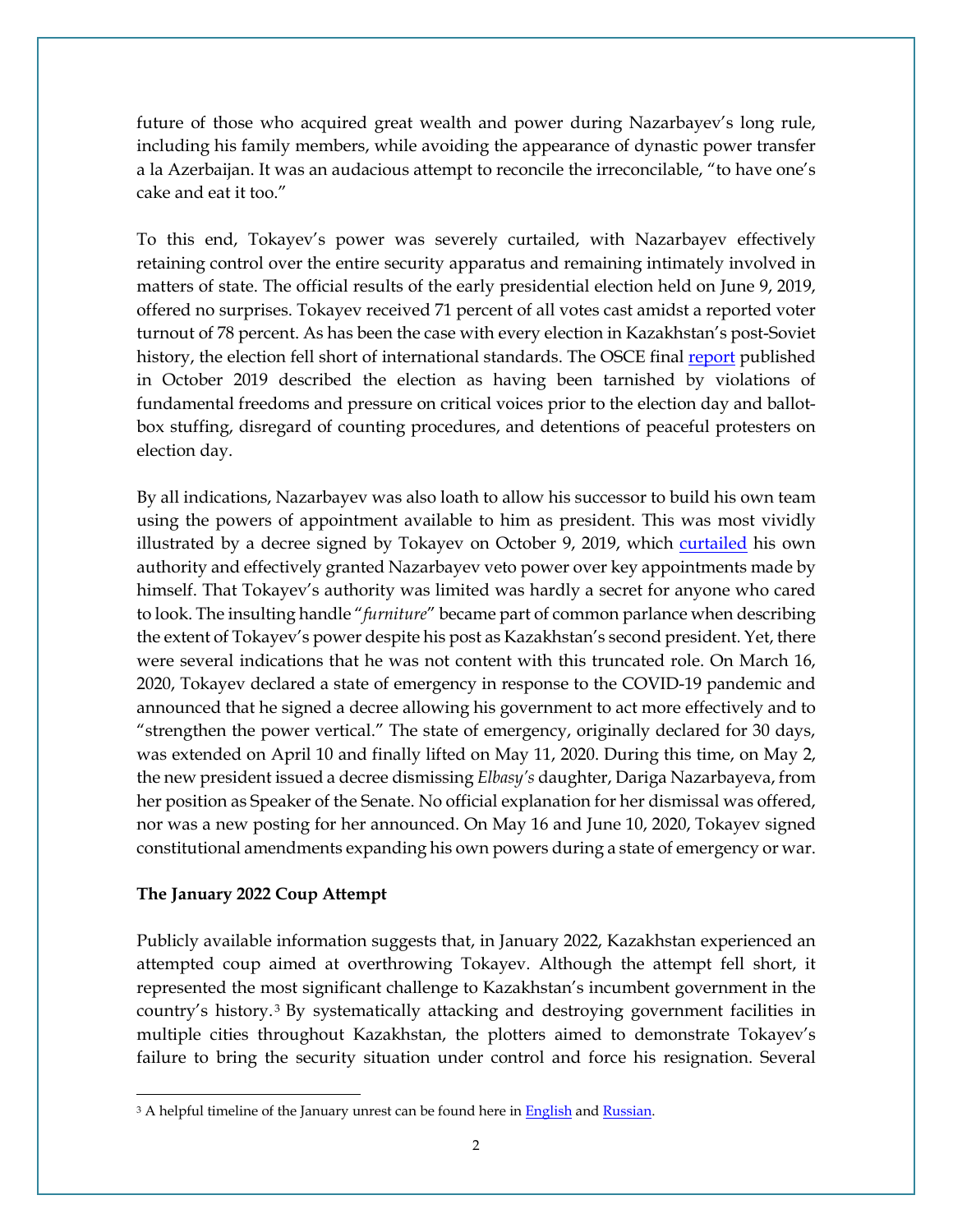factors support this conclusion, including the scope of the unrest, the prominent role of organized provocateurs, and the peculiar behavior of law enforcement organizations in Almaty, Taldykorgan, Kyzylorda, and Taraz on January 4 and 5.

In a country where protests of any kind have always been aggressively suppressed and locally contained, the January events were highly unusual. What began as a peaceful rally with specific economic demands in the western oil town of Zhanaozen on January 2 rapidly spread to the other regions and transformed into the largest and most violent unrest in the country's history by January 6. City halls, police precincts, ruling party offices, and infrastructure objects came under simultaneous attack across the geographically vast country. In Kazakhstan's 30-year existence as a sovereign nation, the scope, the timing, and the character of the events of January 2022 have no precedent. Kazakh officials said 227 people, including 19 law enforcement officers, were killed during the unrest across the country.

In addition to the unusual scope of the unrest, the composition of its participants is also noteworthy. Specifically, it is important to differentiate between three categories of participants: 1) peaceful protesters with genuine economic and political demands; 2) opportunistic looters who raided retail outlets, broke into ATMs, or simply helped themselves to gasoline from ransacked gas stations; and 3) organized provocateurs who incited the storming of government buildings, burned down the city hall and presidential residence in Almaty, attacked television stations and police precincts, and distributed firearms. The presence of the first two groups in the context of any large-scale protest is hardly unique to Kazakhstan and does not by itself point to an attempted coup. However, the undeniable presence of the third group, as well as the scope and the coordinated nature of the attacks against government facilities, is consistent with the view that what happened was more than just a protest that spun out of control.

Last but not least, reports describe the puzzling response of various law enforcement agencies, typically not known for their restraint in dealing with a protest of any sort, to the unrest on January 4 and 5. For example, in the cities of Taldykorgan and Taraz, police officers walked away from their armories without a fight, while in Almaty, the National Security Committee (NSC) officers did the same. The governmen[t estimates](https://vlast.kz/novosti/48544-sotrudniki-departamentov-policii-i-knb-v-rade-regionov-proavili-bezdejstvie-vo-vrema-anvarskih-besporadkov-specprokuror.html) that more than 1,500 firearms were lost as a result. Multiple respondents interviewed by the author in Almaty and Taraz in late January reported that on January 5, their cities appeared to be largely abandoned by law enforcement. In the aftermath of the events, former Defense Minister Murat Bektanov was [arrested](https://www.aljazeera.com/news/2022/2/21/kazakhstan-detains-ex-defence-minister-for-inaction-during-unrest) and charged with "inaction" and ex-NSC Chair Karim Masimov was **arrested** and charged with "treason."

#### **Unanswered Questions and Helpful Clues**

Importantly, Tokayev himself [described](https://www.bbc.com/news/world-asia-59900738) the January events as an attempted coup. While this label appears to be accurate, several key questions remain. The main unknown is the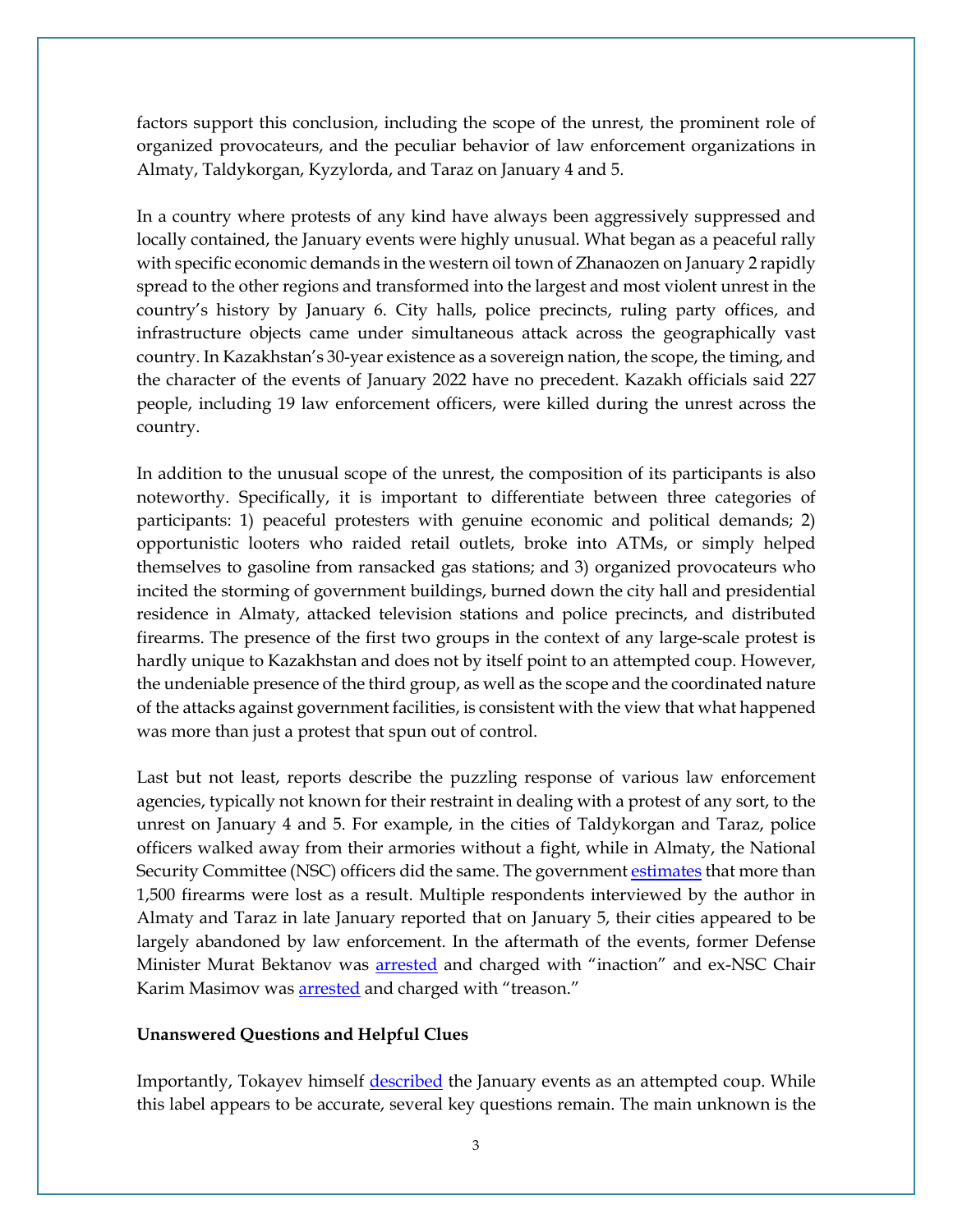identity of those behind the attempted coup. As of mid-May 2022, Masimov (ex-chair of the NSC) is the highest-ranked government official charged in connection with the plot. Several of Masimov's deputies at the NSC were also [arrested.](https://www.rferl.org/a/kazakhstan-toqaev-security-service-distrust/31660317.html) However, Nazarbayev's nephew, Samat Abish, who served as Masimov's first deputy at the NSC, has not been arrested but [merely](https://www.inform.kz/en/samat-abish-relieved-of-the-post-of-1st-deputy-chairman-of-national-security-council_a3886731) "relieved of his duties." Official government accounts [portray](https://eurasianet.org/kazakhstan-ex-security-services-boss-in-frame-for-treason-also-accused-of-corruption) Masimov as the coup leader and mastermind. However, the idea of Masimov, an ethnic Uyghur on his mother's side and a long-time confidante of Nazarbayev, acting on his own accord to seize power in Kazakhstan strains credulity as it manages to defy both logic and history. Yet, for now, the Kazakh government appears to be unable or unwilling to name other prominent figures in connection with the coup attempt. It also has yet to produce credible evidence of significant foreign involvement in the unrest despite the initial claims of such involvement, likely necessitated by the requirements for receiving military assistance under the Collective Security Treaty Agreement (CSTO).[4](#page-3-0) To date, high-profile efforts to prove foreign involvement have largely *imploded*. Yet, at this point, a significant change in the government's official interpretation of the January events appears unlikely, as much remains shrouded by secrecy and hidden from public view.

Given the lack of publicly available information, one is reminded of Winston Churchill's famous [observation:](https://www.goodreads.com/quotes/6683634-kremlin-political-intrigues-are-comparable-to-a-bulldog-fight-under) "Kremlin political intrigues are comparable to a bulldog fight under a rug. An outsider only hears the growling, and when he sees the bones fly out from beneath, it is obvious who won." While it is now clear that the attempted coup failed and that Tokayev "won," the question of "who lost" has yet to receive comprehensive and convincing answers. A quick glance at the "bones" flying from beneath the proverbial rug in the aftermath of the January events offers tantalizing clues:

- **Kazakh Anti-Corruption Service Detains ex-President's Nephew** *(Kairat Satybaldy) [\(Reuters\)](https://www.reuters.com/world/asia-pacific/kazakh-anti-corruption-service-detains-ex-presidents-nephew-2022-03-13/)*
- **Kazakhstan: Bolat Nazarbayev Named and Shamed Over Bitcoin Mining**  *(Bolat Nazarbayev; Aliya Nazarbayeva; Kayrat Sharipbayev; Aleksandr Klebanov; Yerlan Nigmatullin; Kairat Itemgenov; Tlegen Matkenov) [\(Eurasianet\)](https://eurasianet.org/kazakhstan-bolat-nazarbayev-named-and-shamed-over-bitcoin-mining)*
- **Kazakh Ex-leader's In-laws Leave Key Energy Sector Jobs** *(Kairat Sharipbayev; Dimash Dossanov; Dariga Nazarbayeva; Aliya Nazarbayeva) [\(Reuters\)](https://www.reuters.com/world/asia-pacific/kazakh-ex-leaders-in-laws-leave-key-energy-sector-jobs-2022-01-15/)*
- **Dariga Nazarbayeva Relieved of Her Powers as Majilis Deputy** *(Dariga Nazarbayeva) [\(Inform.kz\)](https://www.inform.kz/en/dariga-nazarbayeva-relieved-of-her-powers-as-majilis-deputy_a3906207)*
- **Nur Otan No More? Kazakhstan's Ruling Party Rebrands as 'Amanat'** *(Dariga Nazarbayeva; Kayrat Sharipbayev; Aliya Nazarbayeva; Dinara Nazarbayeva; Dimash Dosanov; Timur Kulibayev) [\(The Diplomat\)](https://thediplomat.com/2022/03/nur-otan-no-more-kazakhstans-ruling-party-rebrands-as-amanat/)*
- **'His Family Robbed the Country': Personality Cult of ex-Kazakh Leader Crumbles** *[\(The Guardian\)](https://www.theguardian.com/world/2022/jan/20/nursultan-nazarbayev-family-robbed-country-personality-cult-of-ex-kazakh-leader-crumbles)*

<span id="page-3-0"></span><sup>4</sup> Developing a nuanced understanding of the reasons for the usage of "foreign involvement" narrative by Tokayev is important but lies beyond the scope of this memo.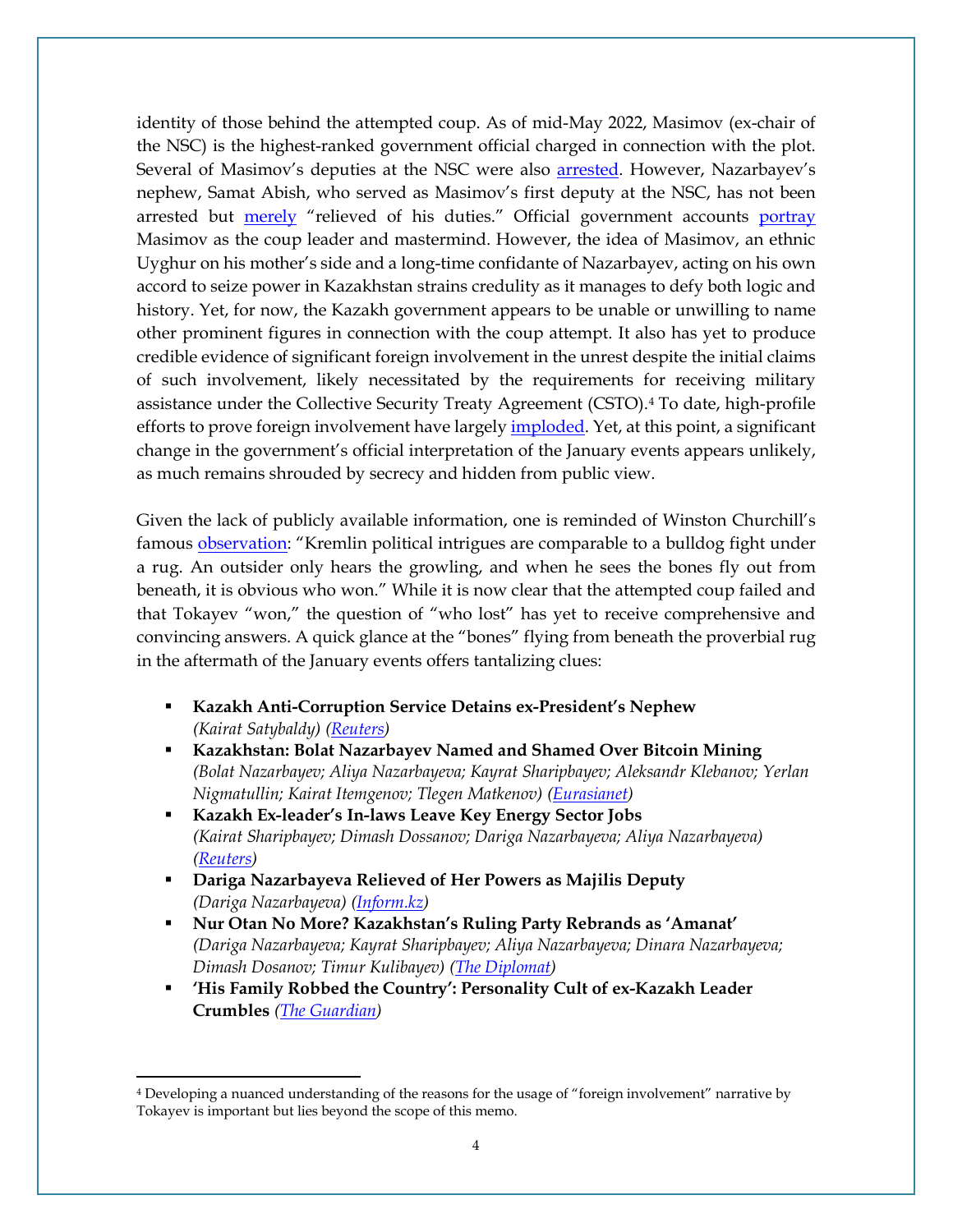Such headlines were utterly unimaginable at the end of 2021. And yet, they were recently eclipsed by a simple Facebook [post](https://www.facebook.com/karin.erlan/posts/705629380628839) penned by Kazakhstan State Secretary Erlan Karin. Writing about the proposed constitutional amendments to be put for voters' approval in a nationwide referendum in early June, Karin informed his readers that the amended constitution would omit mention of Nazarbayev as Kazakhstan's *Elbasy.* This move [strips](https://eurasianet.org/kazakhstan-nazarbayev-to-lose-his-place-in-constitution) the former president and his close relatives of lifetime immunity from prosecution. It is impossible to overstate the magnitude of these changes in Kazakhstan's political history. One could attempt to argue that the flood of terrible news for Nazarbayev and his family members is a mere coincidence and that Masimov was indeed the sole leader of the failed coup, but this would be a rather extravagant and difficult argument to sustain.

#### **Conclusions and Questions for the Future**

The Uzbek scenario wherein Karimov's passing severely upset the status quo in Tashkent may have inspired those in Nazarbayev's inner circle to design an elaborate political transition that would safeguard their massive power and wealth for decades to come. However, only three years after Nazarbayev's surprise resignation in March of 2019, this meticulously crafted plan failed, laying bare the limits of "authoritarian learning." Back in 2019, Tokayev was [reported](https://eurasianet.org/kazakhstan-and-its-presidential-election-a-new-chapter-or-more-of-the-same) to have been viewed by different elite interest groups as a temporary figure well-suited to managing the transition because of his reputation as a neutral technocrat largely devoid of ambition for power. Yet, just three years later, he has proven himself to be a skillful politician who prevailed against an attempted coup and consolidated his power, while Nazarbayev and members of his extended family have experienced an unfathomable reversal of their fortunes.

Tokayev's victory against the coup d'état afforded Kazakhstan a historic opportunity for meaningful political reforms and modernization. Only time will tell whether this unique opportunity will be used or squandered. Many ordinary Kazakhstanis fear that one extended patronage network will merely be replaced by another while the "rules of the game" will remain fundamentally the same. Several questions appear to be particularly significant for Kazakhstan's future trajectory. Are genuine political reforms possible without a thorough and honest [reckoning](https://www.hrw.org/news/2022/02/09/kazakhstan-set-independent-inquiry-january-events) of the January events? If, for the sake of peace and stability, this reckoning never happens, does this omission become a crucial birth defect of "New Kazakhstan?"

There are credible [reports](https://www.hrw.org/news/2022/01/26/kazakhstan-killings-excessive-use-force-almaty) about the killings of nonviolent protesters and even simple passersby on January 6 and beyond. Similarly, there are many reports of arbitrary detention and torture of those suspected of participation in the unrest. Will there be political will to conduct thorough investigations and hold those responsible accountable? If this does not happen, can the "New Kazakhstan" be built on the foundation of lies about the actions of the army and law enforcement?